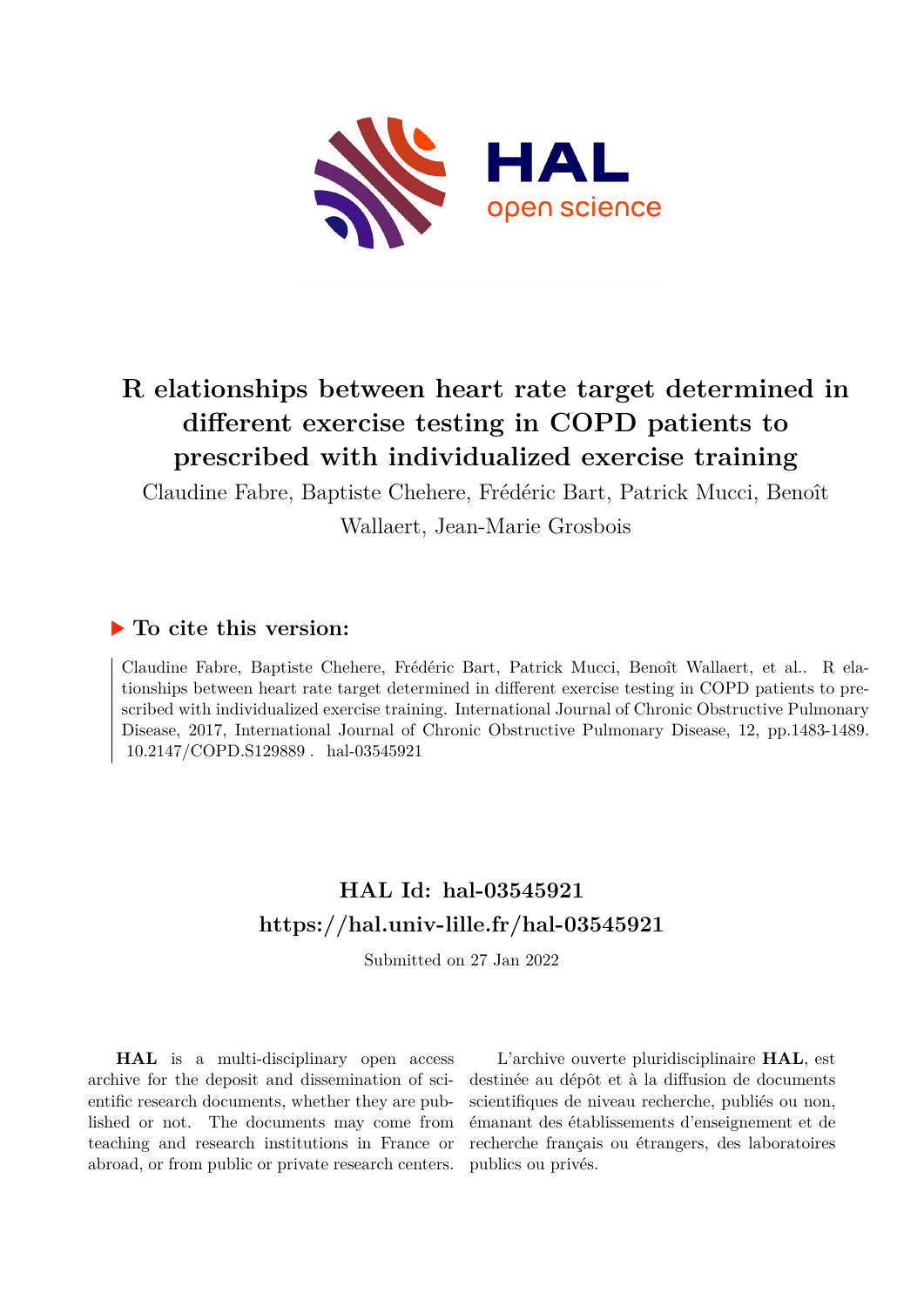#### **a** Open Access Full Text Article

ORIGINAL RESEARCH

# Relationships between heart rate target determined in different exercise testing in COPD patients to prescribed with individualized exercise training

Number of times this article has been viewed This article was published in the following Dove Press journal: International Journal of COPD 16 May 2017

Claudine Fabre<sup>1</sup> Baptiste Chehere<sup>1</sup> Frédéric Bart<sup>2</sup> Patrick Mucci<sup>1</sup> Benoit Wallaert<sup>3</sup> Jean Marie Grosbois<sup>2,4</sup>

1 University of Lille, EA-7369 – URePSSS, Unité de Recherche Pluridisciplinaire Sport, Santé, Société, Faculté des Sciences du Sport et de l'EP, Ronchin, <sup>2</sup>Centre Hospitalier Béthune, Service de Pneumologie et d'Allergologie, Rue Delbecque, Beuvry, 3 CHRU Lille – Service de Pneumologie et Immunoallergologie, Centre des Compétences des Maladies Pulmonaires Rares, Hôpital Calmette, CHRU Lille and Hospital Center Regional University De Lille, Lille, 4 FormAction Santé, ZA du Bois, Pérenchies, France

Correspondence: Claudine Fabre Université de Lille, EA-7369 – URePSSS, Unité de Recherche Pluridisciplinaire Sport, Santé, Société, Faculté des Sciences du Sport et de l'EP, 9 Rue de l'Université, 59790 Ronchin, France Tel +33 3 2088 7376 Fax +33 3 2088 7363 Email [claudine.fabre@univ-lille2.fr](mailto:claudine.fabre@univ-lille2.fr)



**Background:** It has been scientifically proven that pulmonary rehabilitation improves exercise tolerance and facilitates the carrying out of daily physical activities. To optimize the physical and physiological benefits, it is necessary to individualize the training intensity for each patient. The aim of this study is to compare the heart rate (HR) responses to three exercise modalities measuring aerobic fitness in chronic obstructive pulmonary disease patients, in order to easily prescribe individual target HRs for endurance training.

**Patients and method:** Fifty COPD patients (mean age: 60.1±8.5 years) were included in the study. Each patient carried out a cardiopulmonary exercise test, a 6-minute walk test (6MWT) and a 6-minute stepper test (6MST). During these tests, HR was recorded continuously. After the cardiopulmonary exercise test, the HR was noted at the ventilatory threshold (VT) and at the end of the two exercise field tests ( $6MWT_{peak}$  and  $6MST_{peak}$ ). The values of the HR during the last 3 minutes of both field tests were averaged ( $6MWT_{456}$  and  $6MST_{456}$ ). Finally, the HR at 60% of the HR reserve was calculated with the values of the HR measured during 6MWT and  $6MST$  (HR $r_{60\%walk}$ , HR $r_{60\%step}$ ).

**Results:** The HRs measured during the 6MST were significantly higher than those measured during the 6MWT. The  $H Rr_{60\%step}$  was not significantly different from 6MWT<sub>456</sub> and 6MWT<sub>peak</sub> HR ( $P=0.51$ ;  $P=0.48$ ). A significant correlation was observed between  $6MWT_{456}$  and  $6MWT_{peak}$ ( $r=0.58$ ). The 6MWT<sub>456</sub> and 6MWT<sub>neak</sub> HR were correlated with  $HRT_{60\%ster}$  ( $r=0.68$  and  $r=0.62$ ). The VT could be determined in 28 patients. The  $HR_{VT}$  was not different from 6MWT<sub>456</sub>, 6MWT<sub>peak</sub>, and HRr<sub>60%step</sub> (*P*=0.57, *P*=0.41 and *P*=0.88) and was correlated to 6MWT<sub>456</sub>, 6MWT<sub>peak</sub>, and HRr<sub>60%step</sub> (*r*=0.45, *r*=0.40, *r*=0.48).

**Conclusion:** An individualized target HR for endurance training can be prescribed from the HR measured during routine tests, such as 6MWT or 6MST.

**Keywords:** cardiopulmonary exercise testing, chronic obstructive pulmonary disease, 6-minute walk test, 6-minute stepper test, endurance training

## **Introduction**

Exercise training is a major component of pulmonary rehabilitation (PR) allowing an enhancement of the ability to perform activities of daily life and quality of life in patients. An appropriate prescription of exercise during PR is important in ensuring the reduction of dyspnea and asthenia, and peripheral adaptations, especially improvement of muscular function in patients with chronic obstructive pulmonary disease (COPD).1 In order to prescribe and individualize physical activities, the patient's exercise capacity needs, therefore, to be assessed. A variety of exercise tests are available for COPD, and chosen according to selected objectives.

International Journal of COPD 2017:12 1483–1489

CC 0 9 2017 Fabre et al. This work is published and licensed by Dove Medical Press Limited. The full terms of this license are available at <https://www.dovepress.com/terms.php><br>[hereby accept the Terms](http://www.dovepress.com/permissions.php). Non-commercial uses o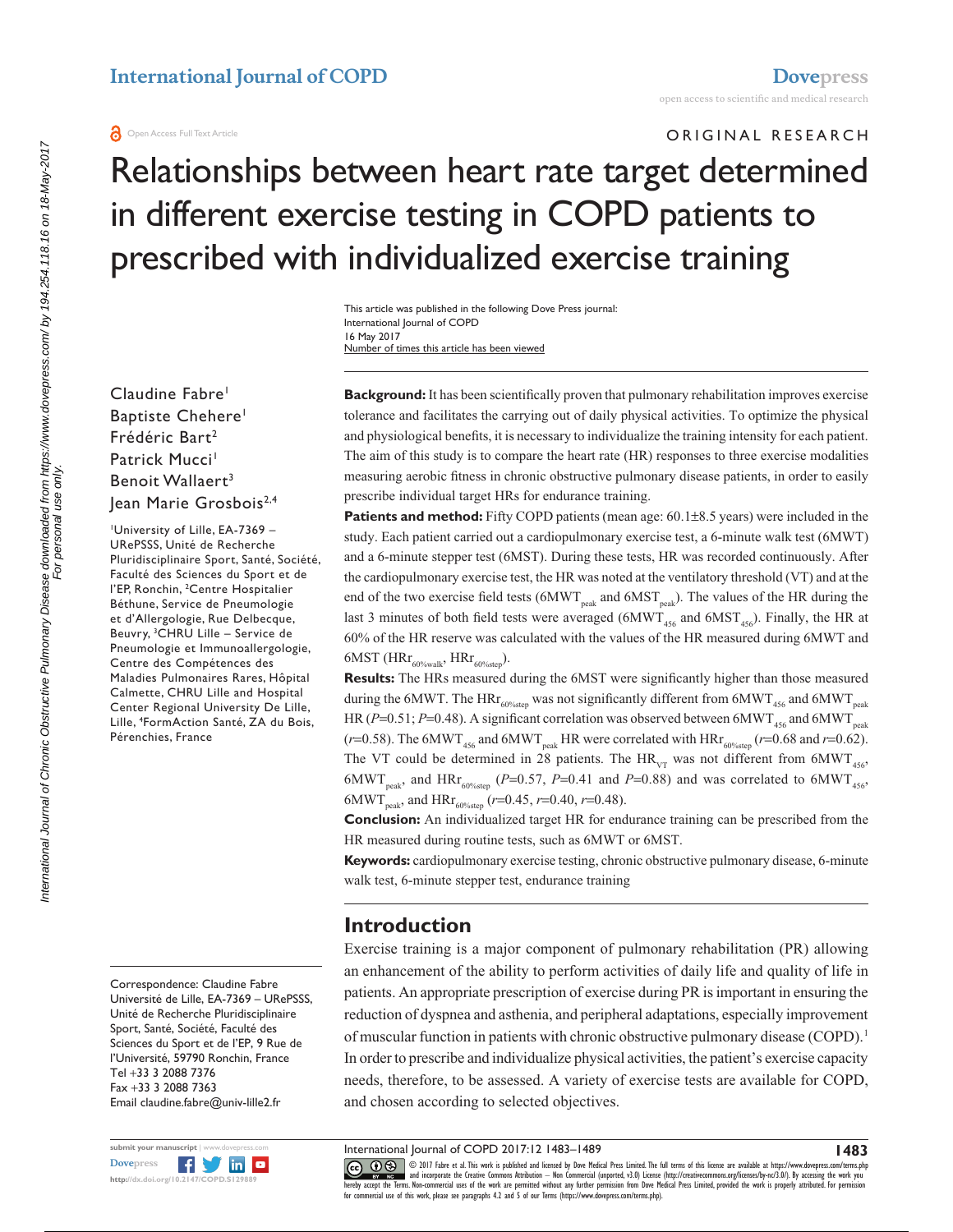The prescription of endurance exercise is composed of various parameters: frequency, intensity, duration, type (continuous or interval training) and modality (walking, cycling, stepping and so on). Currently, to prescribe and adjust personalized intensity of the exercise during a PR program, cardiopulmonary exercise testing  $(CPET)^{2-4}$  is resorted to because of its usefulness in determining the mechanisms of exercise intolerance. Following the CPET, the physiologist use a workload based on a percentage of the peak workload<sup>2-6</sup> or on a percentage of maximal oxygen uptake observed  $(VO_{2n e k})^{2.7}$  More conveniently, the heart rate (HR) can be used also to prescribe an intensity, as the HR at the ventilatory threshold  $(HR_{VT})^8$  or a percentage of the peak HR.9 The drawback of CPET is the need for trained physiologists to supervise exercise, expensive and specific equipment, and ultimately the  $HR_{VT}$  may be undetectable. Thus, despite the proven benefits of retraining in COPD patients, it is probable that, in some cases, the inability to perform a CPET is a barrier to the best prescription of exercise intensity.

Field tests are routinely used to evaluate the functional benefits following a PR program in patients with chronic lung disease,<sup>10</sup> such as the 6-minute walk test  $(6MWT)^{11-14}$  or the incremental shuttle walking test.15 In clinical practice, the 6-minute stepper test (6MST) has been recently proposed as a convenient method to evaluate exercise tolerance because the test can be easily implemented, is inexpensive and feasible to be performed at medical offices or patients' homes.<sup>16–19</sup> Finally, these tests can be performed in total safety. Despite their usability, field tests are missing in the practical recommendations for prescribing the intensity of retraining during PR.<sup>2-4</sup> Yet, in patients with chronic heart failure, different field tests are used as alternatives to aerobic exercise prescription.20,21 The HR measured at the end of 6MWT  $(6MWT<sub>back</sub>)$ , which is not different from that of the HR<sub>vT</sub>, may be used as reference intensity in patients with chronic heart failure.<sup>20,21</sup> It would be interesting to find from the HR during the 6MWT and the 6MST a fast marker for medical doctors and patients to prescribe and adjust the intensity of retraining, in different medical offices or in patients' homes.

Previous studies showed that the HR is higher at the end of 6MST (6MST $_{peak}$ ) compared with the 6MWT $_{peak}$ <sup>22,23</sup> This difference could be because of the mobilized muscle mass differences during both tests, resulting in a higher exercise intensity during the  $6MST.^{23}$  We hypothesized that, 1) the 6MWT<sub>neak</sub> and the HR<sub>VT</sub> are not significantly different; and 2) using a percentage of HR reserve to the 6MST, it is possible to derive an HR similar to the  $HR<sub>vr</sub>$ . Thus, the aim of this

study is to compare the response of HR during two field tests to the  $HR_{vr}$  measured during a CPET in order to prescribe easily, at home or in medical offices, an individual intensity of exercise in a COPD population.

## **Material and methods** Subjects

This monocentric retrospective study included 50 patients with mild-to-severe COPD, managed by outpatient PR. The severity of COPD was evaluated by the Global Initiative for Chronic Obstructive Lung Disease stage (Stage I: mild,  $\rm FEV_{1/}$ FVC <0.70 and FEV<sub>1</sub>  $\geq$ 80% predicted; Stage II: moderate,  $FEV_1/FVC < 0.70$  and  $50\% \le FEV_1 < 80\%$  predicted; Stage III: severe,  $\text{FEV}_1/\text{FVC} \leq 0.70$  and  $30\% \leq \text{FEV}_1 \leq 50\%$ predicted; Stage IV: very severe,  $FEV_1/FVC < 0.70$  and  $FEV<sub>1</sub> < 30\%$  predicted or  $FEV<sub>1</sub> < 50\%$  predicted plus chronic respiratory failure).<sup>24</sup> All patients included in this study had pre-rehabilitation 6MWT, 6MST, and CPET assessment data available. The study protocol was approved by the Observational Research Protocol Evaluation Committee of the French Language Society of Pulmonology, France (CEPRO n° 2011–036). All the participants provided written informed consent to take part in this study. Inclusion criteria were: stable disease without exacerbation for at least 4 weeks, and no muscular, cardiovascular or neurological problems that limited the performance of a physical exercise. Patients on oxygen therapy were not included in the study. The characteristics of the patients are presented in Table 1.

|  | Table I Characteristics of 50 patients with COPD |  |  |  |  |
|--|--------------------------------------------------|--|--|--|--|
|--|--------------------------------------------------|--|--|--|--|

| Variable (unit)                                  | Mean $\pm$ SD   |  |
|--------------------------------------------------|-----------------|--|
| Sex (F/M)                                        | 7/43            |  |
| Age (years)                                      | $60.1 + 8.5$    |  |
| $BMla$ (kg/m <sup>2</sup> )                      | $27.0 + 5.8$    |  |
| Spirometry                                       |                 |  |
| $FEV1b$ (L)                                      | $1.8 + 0.6$     |  |
| FEV, $\%^*$                                      | $56.9 \pm 19.6$ |  |
| $FVCc$ (L)                                       | $3.1 \pm 0.9$   |  |
| $FVC (%)*$                                       | $75.8 + 25.1$   |  |
| $FEV$ , $/FVC$ $(\%)$                            | $58+12$         |  |
| Data at exercise                                 |                 |  |
| VO <sub>3</sub> <sup>d</sup> peak (mL/kg/minute) | $15.2 + 4.6$    |  |
| $VO_{2max}$ predicted (%)                        | $59.6 + 35.2$   |  |
| Maximal power (watts)                            | $94.5 + 33.1$   |  |
| 6-minute walk test (m)                           | $411+71$        |  |
| 6-minute stepper test (strokes)                  | $526 + 125$     |  |

**Notes:** \*Expressed values in percentage of predicted values. \*Body mass index;<br>\*Eorced expiratory lung volume during the first second: \*Eorced vital capacity; <sup>b</sup>Forced expiratory lung volume during the first second; <sup>c</sup>Forced vital capacity;<br><sup>d</sup>Oxygen.consumption Oxygen consumption.

**Abbreviations:** BMI, body mass index; COPD, chronic obstructive pulmonary disease; FEV<sub>1</sub>, forced expiratory lung volume during the first second; FVC, forced vital capacity; F, female; M, male; SD, standard deviation;  $VO_{2\rm max}$ , expressed values in percentage of predicted values.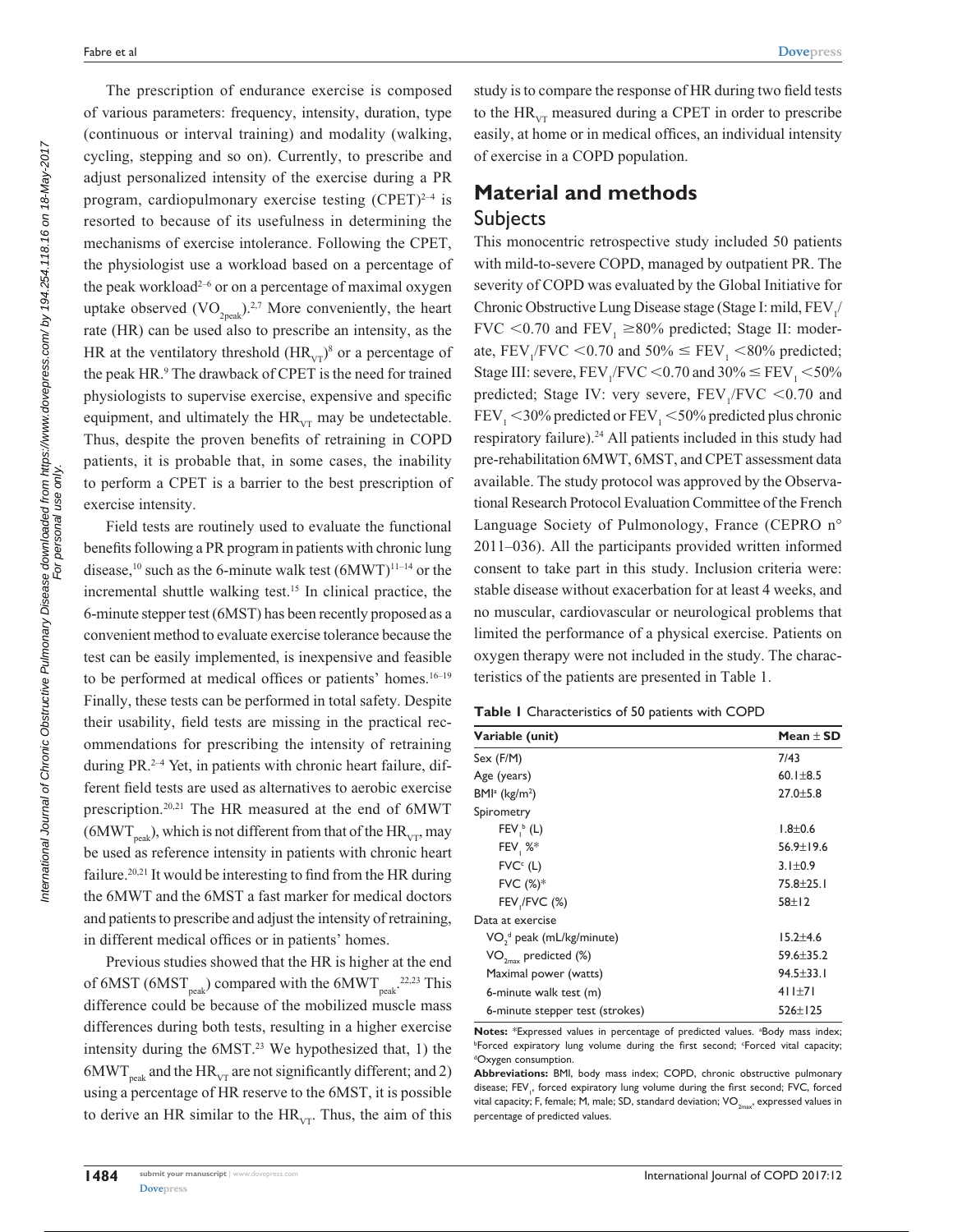## Protocol

Each patient completed a spirometry (Ergocard, Medisoft, Sorinnes, Belgium) followed by three assessments of aerobic fitness: a CPET on a cycle ergometer (Ergometrics 800, Ergoline, Bitz, Germany), a 6MWT and a 6MST. For safety reasons, the CPET was carried out first, to detect any cardiovascular abnormalities, thus removing contraindications to the exercise. Two to five days later, patients performed a 6MWT and 6MST, always in this order. A rest period between the two tests was established for at least 30 minutes to enable the return of the heart rate to the resting value.

## Cardiopulmonary exercise testing

CPET was performed according to an incremental protocol on a cycle ergometer (Ergometrics 800), with blood pressure and electrocardiographic monitoring (Medcard®; Medisoft, Dinant, Belgium), according to the usual guidelines.<sup>25</sup> The protocol included a 3-minute rest period, a 3-minute unloaded pedaling period, an incremental ramp exercise (10–15 W/min) pursued to a symptom-limited end point, and a 3-minute recovery time. Inspired and expired gases were collected by a mouthpiece connected to a gas analyzer. Gas exchange was measured breath-by-breath by a computerized system (Ergocard, Medisoft). The exercise was stopped when the subjects, in spite of verbal encouragement, were unable to maintain the imposed pedaling rhythm of 55–60 revolutions per minute. All CPET were limited by dyspnea, fatigue, or both. The oxygen saturation  $(SpO<sub>2</sub>)$  was measured using a portable oximeter (Nonin Oxymontre 3100; Nonin, Plymouth, MN, USA).

## Determination of the HR at the ventilatory threshold (VT)

At the end of the CPET, VT was determined by two blinded and independent investigators; VT was defined by an increase in the respiratory equivalent for oxygen with no increase in the respiratory equivalent for carbon dioxide.<sup>26</sup> The  $HR_{VT}$ was recorded.

## Field tests

#### The six-minute walk test

The 6MWT was performed over a rectangular distance of 70 m in the respiratory medicine department. With the exception of this point, the American Thoracic Society guidelines for 6MWT were followed.27

#### The six-minute stepper test

The stepper (Go Sport, Grenoble, France) was placed on the ground facing a wall to allow patients to maintain their balance by placing their fingers on the wall.18,28 The step height was set at 20 cm. Patients received standardized instructions adapted from the  $6MWT$  instructions,<sup>29</sup> advising them to make the greatest number of steps they could in 6 minutes.

For the two field tests, the protocol included a 3-minute rest period and a 6-minute walking or stepping period. During these periods, continuous monitoring of HR and  $SpO<sub>2</sub>$  were recorded by a pulse oximeter (Nonin Oxymontre 3100).

No encouragement during these two tests was given; the only indication provided was the remaining time, every minute. The values of the HR of both tests during the last 3 minutes of exercise were averaged ( $6MWT<sub>456</sub>$  and  $6MST<sub>456</sub>$ ). The peak HR at the end of exercise was noted ( $6MWT_{peak}$  and  $6MST_{peak}$ ).

## Calculation of the target HR at 60% of the heart rate reserve (HRr)

The HRr was calculated as the HR at the sixth minute  $(HR_{peak})$  – resting HR ( $HR_{ref}$ ). According to the formula of Karvonen et al,30 60% of HRr corresponds to the following equation:  $HRT_{60\%} = (HR_{peak} - HR_{rest}) * 0.6 + HR_{rest}$ . HR<sub>rest</sub> was measured in a sitting position;  $HR_{peak}$  was the maximum HR measured at the end of the 6MWT and 6MST (6MWT<sub>neak</sub> and 6MST<sub>neak</sub>).

## Statistical analysis

Data are reported by means ±95% confidence intervals (CIs). The normal distribution of the data was verified by the Kolmogorov-Smirnov test before the interpretation of the analysis of variance (ANOVA). To compare the evolution of HR at rest and at each minute of 6MWT and 6MST, we used an ANOVA on rank for repeated measures (time and test). When the ANOVA test was significant at  $P<0.05$ , Tukey's post hoc test for multiple comparisons was applied. To compare the following variables with each other:  $6MWT_{peak}$ ,  $6MST_{peak}$ ,  $6MWT_{456}$ ,  $6MST_{456}$ ,  $HR_{VT}$ ,  $HRr_{60\%well}$ , and  $HRr_{60\%step}$ , a one-way ANOVA for repeated measures was applied.

Pearson's correlation coefficient was used to evaluate correlations between the different heart rates of the various exercise tests performed by the patients (CPET, 6MWT, and 6MST). A linear regression was performed to analyze the independent correlations between the HR averages during the last 3 minutes of each test and the HR calculated at 60% HRr. A correlation  $>0.90$  was considered very high; between 0.70 and  $0.89$  as high; and between  $0.50$  and  $0.69$  as moderate.<sup>31</sup> The significance level was set at 5%.

## **Results**

The characteristics of the 50 COPD patients included in this study are presented in Table 1. The responses of the HR to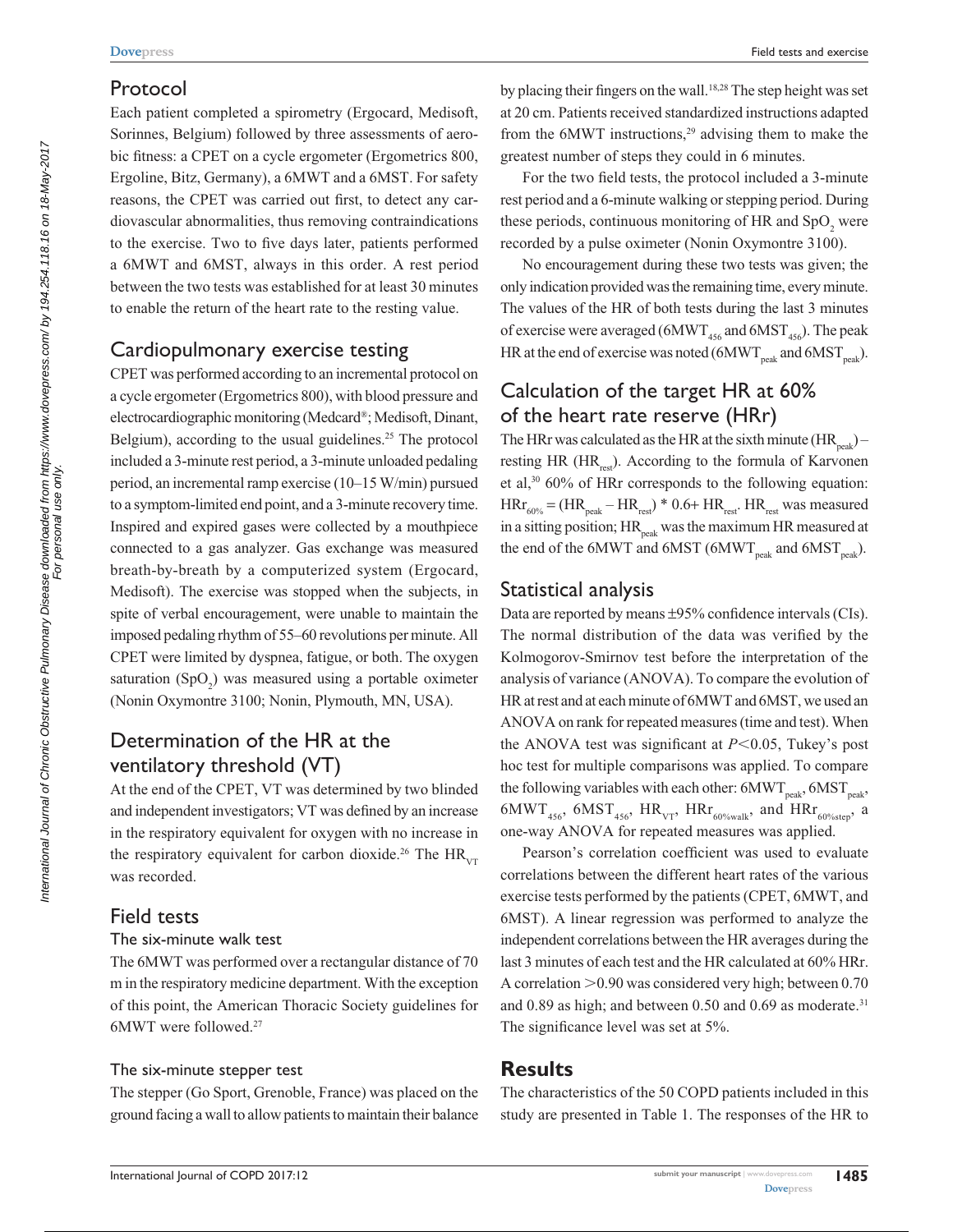| Tests (unit)                                      | <b>Mean (95% CI)</b> |
|---------------------------------------------------|----------------------|
| 6MWT <sup>a</sup> (beat.minute <sup>-1</sup> )    |                      |
| 6MWT <sub>456</sub>                               | 106 (86–126)         |
| $6MWT_{peak}$                                     | $106(85 - 127)$      |
| $H Rr_{60\% \text{walk}}$ <sup>d</sup>            | 99 (78-120)          |
| $6$ MST <sup>e</sup> (beat.minute <sup>-1</sup> ) |                      |
| $6MST_{456}$                                      | $116(84-149)$        |
| $6MST_{peak}$ g                                   | $118(83 - 152)$      |
| $H Rr_{60\%step}^{\hbar}$                         | $108(77 - 139)$      |

Notes: Results are expressed as means, and 95% Cl. <sup>a</sup>6MWT; <sup>b</sup>Averaged heart rate measured during the last 3 minutes of 6MWT; 'Peak heart rate measured at the end of 6MWT;  $\mathrm{^d}$ (6MWT $_{\mathrm{peak}}$  – HR $_{\mathrm{rest}}$ )  $\times$  0.6+ HR $_{\mathrm{rest}}$ ;  $\mathrm{^e}$ 6MST; 'Averaged heart rate measured during the last three minutes of 6MST; <sup>8</sup>Peak heart rate measured at the end of 6MST;  $h$ <sup>6</sup>(6MST<sub>peak</sub> – HR<sub>rest</sub>)  $\times$  0.6+ HR<sub>rest</sub>.

**Abbreviations:** CI, confidence interval; COPD, chronic obstructive pulmonary disease; HR, heart rate; 6MST, 6-minute stepper test; 6MWT, 6-minute walk test.

the different evaluation tests are reported in Table 2. The HRs measured during the 6MST were significantly higher than those measured during the 6MWT (Figure 1). However, the  $HRT_{60\%{step}}$  was not significantly different from  $6MWT_{456}$  and 6MWT<sub>neak</sub> ( $P=0.51$ ;  $P=0.48$ , respectively). In the same way,  $6MWT_{456}$  and  $6MWT_{peak}$  were significantly correlated with HRr<sub>60%step</sub> ( $r=0.68, P<0.001; r=0.62, P<0.001$ , respectively, Figure 2). The HR $r_{60\%$ walk was significantly different from  $6MWT_{peak}$ ,  $6MWT_{456}$ ,  $6MST_{456}$ , and  $6MST_{peak}$  (*P*=0.001).

Among the 50 patients, the VT could be determined in only 28 COPD patients. The  $HR_{VT}$  (106 beat.minute<sup>-1</sup>, CI 95% 80–134) was not significantly different from 6MWT<sub>456</sub>, 6MWT<sub>peak</sub>, and HRr<sub>60%step</sub> (*P*=0.57, *P*=0.41,



**Figure 1** Patterns of response in the heart rate during the 6MWT and 6MST in 50 COPD patients.

**Notes:** Solid line, 6MWT; dotted line, 6MST. \*\* $P$ <0.001 for inter-test differences determined by ANOVA followed by Tukey's post hoc test for multiple comparisons. **Abbreviations:** ANOVA, analysis of variance; 6MST, 6-minute stepper test; 6MWT, 6-minute walk test.

and *P*=0.88, respectively) but significantly different from  $HRT_{60\%}$ walk (*P*=0.001). In these 28 COPD patients, the  $HR_{VT}$ was significantly correlated to  $6MWT_{456}$ ,  $6MWT_{peak}$ , and HRr60%step (*r*=0.45, *P*=0.02; *r*=0.40, *P*=0.03; *r*=0.48, *P*=0.02, respectively, Figure 3).

### **Discussion**

The aim of our study was to compare the responses of HR during three exercise tests (6MWT, 6MST and CPET) and to compare these responses in order to prescribe an easily individualized target HR for endurance training. The main result of this study is that, from a field test of 6 minutes (6MWT or 6MST), it is possible to use heart rate,  $6MWT<sub>456</sub>$ and  $6MWT_{peak}$ , or  $HRT_{60\%step}$  as a simple marker for the prescription of exercise intensity for an individualized endurance training in patients with COPD.

The review of Achten and Jeukendrup<sup>32</sup> has demonstrated the utility of using HR to individualize, at best, training intensity. HR is easily programmable, and COPD patients can use it immediately to adjust the workout intensity during complex exercises, such as interval training or walking outdoors on uneven terrain, with a HR monitor or other connected objects. Finally, data regarding the HR can be downloaded, which makes possible the analysis of training sessions in the absence of a professional on site.

Interest in using  $HR<sub>VT</sub>$  as a training intensity marker has been demonstrated in the associated literature with cardiorespiratory and metabolic adaptations and exercise tolerance following an aerobic training program.8,33,34 So, our results show no significant differences between the  $HR_{VT}$ , the  $6MWT_{456}$ , and the  $6MWT_{peak}$ . Our results demonstrate that the  $6MWT_{456}$  and  $6MWT_{peak}$  can be prescribed as a target for personalized exercise intensity as demonstrated in previous studies in patients with heart failure.<sup>20,21</sup> However, as previously mentioned, the walking test requires a corridor at least 30 m long, which may be limiting under certain conditions in medical offices and at home. Looking at the measured HRs on a stepper, our results showed a correlation between the  $HR_{VT}$  and the HRr<sub>60%step</sub>, indicating that the 6MST can be used to prescribe individualized exercise intensity. This result is interesting because of the fact that the major limitation to prescribe an individualized intensity at home or medical offices can be avoided. We expected a difference in measured HRs between stepper and walking tests because, in the literature,  $HR_{\text{peak}}$  is always higher for the stepper than for the walking test.22,23 This difference could be because of the mobilized muscle mass differences during both tests resulting in a higher exercise intensity during the 6MST.<sup>23</sup>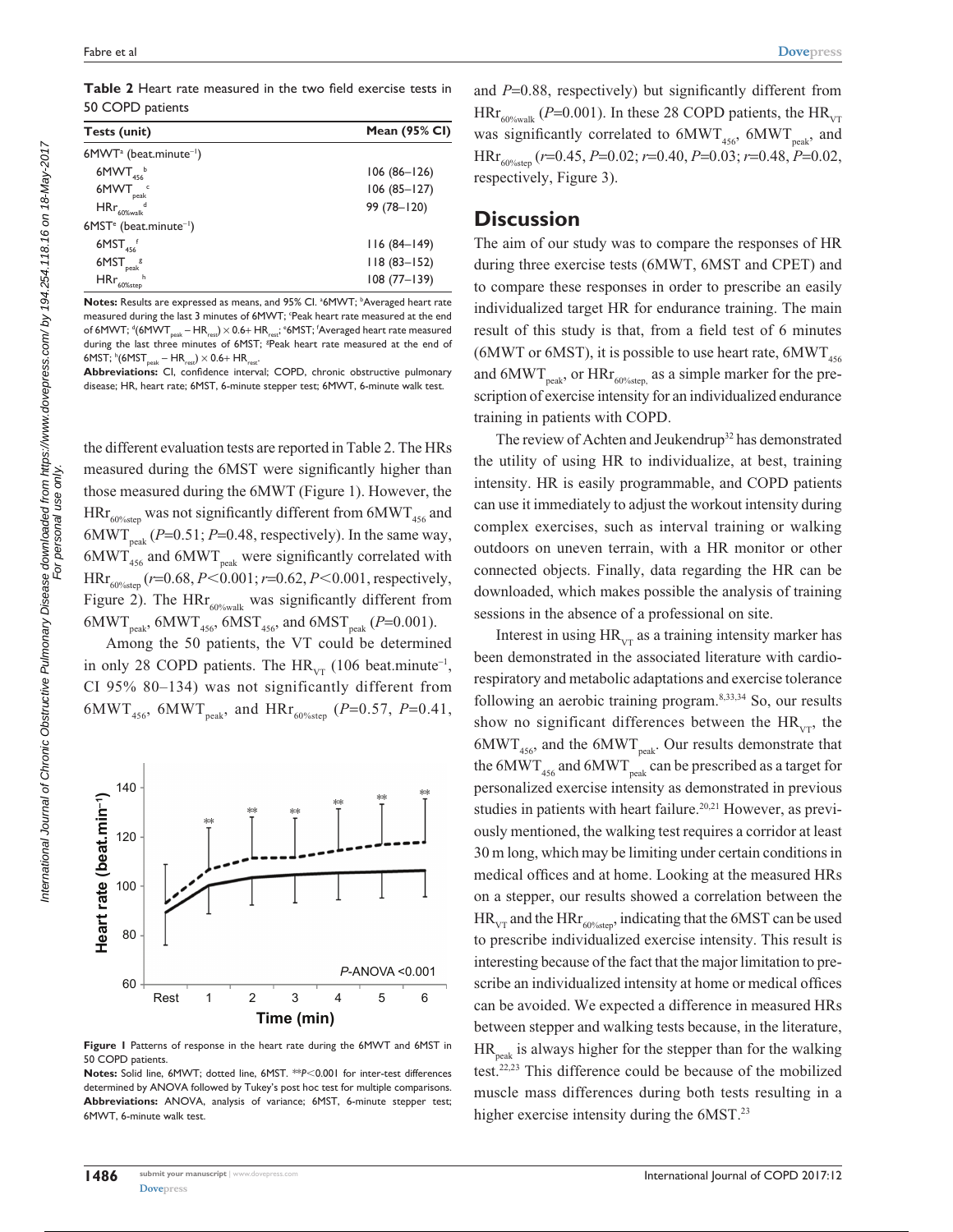

**Figure 2** Correlations between heart rates noted at HRr<sub>60%step</sub> and 6MWT<sub>456</sub> (A), and 6MWT<sub>peak</sub> (B) in 50 COPD patients. Notes: 6MWT<sub>456</sub>, averaged heart rate measured during the last 3 minutes of the 6MWT; 6MWT<sub>peak</sub>, peak heart rate measured at the end of the 6MWT; HRr<sub>60%step</sub>  $(6MST<sub>peak</sub> - 6MST<sub>rest</sub>) \times 0.6 + 6MST<sub>res</sub>$ 

**Abbreviations:** HR, heart rate; 6MST, 6-minute stepper test; 6MWT, 6-minute walk test.

In the literature, there are numerous methods described that determine target HRs for endurance training. The intensity of exercise training can be defined by metabolic equivalent of task (METS), calculated as a percentage of  $\rm VO_{2max}$ , a percentage of  $\rm VO_{2}$  reserve, or even as a percentage of the theoretical maximum HR.<sup>35</sup> The choice, in our study,

to focus exclusively on the HR arises from the observation that this variable is easily specified by the clinician, understandable and observable for the patient, easy to measure (by HR sensor or pulse taken at the wrist), can be used in a variety of environments and during many forms of exercise (biking, walking, gardening), and easy and cheap to use when



**Figure 3** Correlations between HR noted at VT and (A) HRr<sub>60%step</sub>, (B) 6MWT<sub>456</sub>, and (C) 6MWT<sub>peak</sub> in 28 COPD patients.

Notes: HR at VT, HR noted at the ventilatory threshold; 6MWT<sub>456</sub>, averaged heart rate measured during the last 3 minutes of the 6MWT; 6MWT<sub>nesk</sub>, heart rate measured at the end of the 6MWT;  $H Rr_{\rm 60\%step}$ , (6MST<sub>peak</sub> – 6MST<sub>rest</sub>) \* 0.6+6MST<sub>r</sub>

**Abbreviations:** HR, heart rate; 6MST, 6-minute stepper test; 6MWT, 6-minute walk test; VT, ventilatory threshold.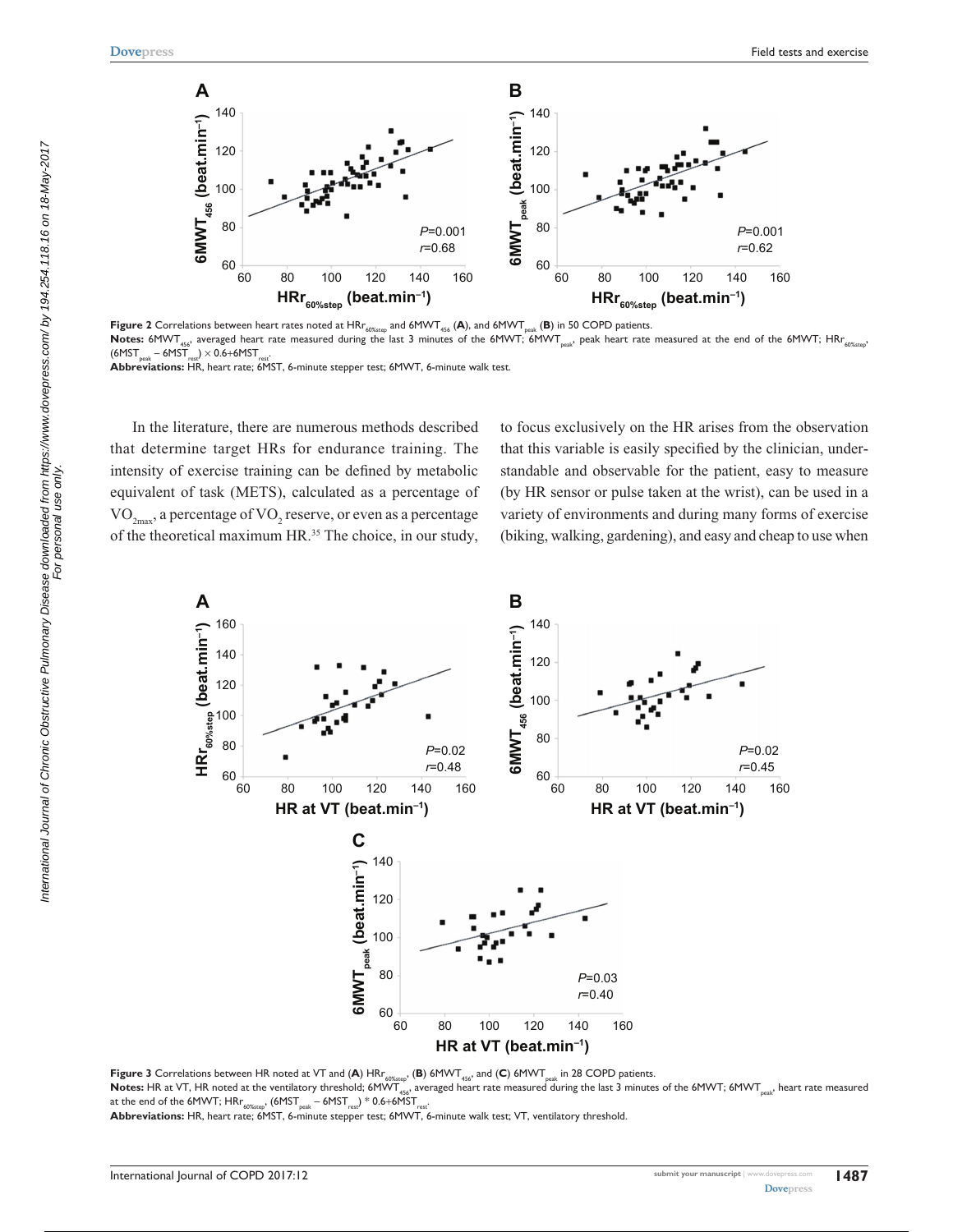the patient is alone at the exit of the PR program. Thereby, Simmons et al<sup>36</sup> demonstrated the utility of using the HR as a marker for the intensity of the exercise.

Some methodological limitations of this study must be presented. The HR measurement is influenced by many factors. First, in our study, the HR was measured in laboratory conditions where the environment was controlled. However, away from this controlled environment, many factors such as wind, cold, or heat can influence the rhythm of the HRs. Second, there is a HR variability between the morning and the afternoon.<sup>37</sup> Finally, after several minutes of exercise' of mild-to-moderate intensity, there is a gradual decrease in stroke volume associated with an increase in HR; this instability is termed cardiac drift. Rowell 38 hypothesized that this drift is related to the combination of water loss and peripheral vasodilation induced by exercise. Thus, a 15% increase in HR during exercise can be noted. Keeping in mind these alterations, it is possible to give patients not a target HR, but rather a range bracket of HR during training. Most HR sensors are able to program training intensity to match the target HR  $\pm$ 5 beats per minute. This technique is proposed in daily practice to our COPD patients.

In conclusion, our results demonstrate that exercise training intensity can be individually prescribed from the HR measured during routine tests such as the 6MWT or 6MST. If the spatial conditions allow, the  $6MWT_{456}$  and  $6MWT_{peak}$  can be used as a target HR for the prescription of the intensity of exercise. When space is restricted, the 6MST can be used to prescribe the exercise training intensity using the  $\mathrm{HRr}_{\rm 60\%step}.$ 

## **Author contributions**

CF, BC, FB, BW, and JMG substantially contributed to conception and design, acquisition of data, or analysis and interpretation of data. CF, BC, FB, PM, and BW drafted the article or revised it critically for important intellectual content. CF, BC, FB, PM, BW and JMG made the final approval of the version to be published. CF, BC, FB, PM, BW and JMG, agreed all aspects of the work in ensuring that questions related to the accuracy or integrity of any part of the work were appropriately investigated and resolved. All authors contributed toward data analysis, drafting and critically revising the paper and agreed to be accountable for all aspects of the work.

## **Disclosure**

The authors report no conflicts of interest in this work.

## **References**

- 1. McCarthy B, Casey D, Devane D, Murphy K, Murphy E, Lacasse Y. Pulmonary rehabilitation for chronic obstructive pulmonary disease. *Cochrane Database Syst Rev*. 2015;(2):CD003793.
- 2. Zainuldin R, Mackey MG, Alison JA. Optimal intensity and type of leg exercise training for people with chronic obstructive pulmonary disease. *Cochrane Database Syst Rev*. 2011;(11):CD008008.
- 3. Nici L, Donner C, Wouters E, et al. American Thoracic Society/ European Respiratory Society Statement on pulmonary rehabilitation. *Am J Respir Crit Care Med*. 2006;173(12):1390–1413.
- 4. Gloeckl R, Marinov B, Pitta F. Practical recommendations for exercise training in patients with COPD. *Eur Respir Rev*. 2013;22(128): 178–186.
- 5. Troosters T, Casaburi R, Gosselink R, Decramer M. Pulmonary rehabilitation in chronic obstructive pulmonary disease. *Am J Respir Crit Care Med*. 2005;172(1):19–38.
- 6. Spruit MA, Singh SJ, Garvey C, et al. An official American Thoracic Society/European Respiratory Society Statement: key concepts and advances in pulmonary rehabilitation. *Am J Respir Crit Care Med*. 2013;188(8):e13–e64.
- 7. Cooper CB. Exercise in chronic pulmonary disease: aerobic exercise prescription. *Med Sci Sports Exerc*. 2001;33(7 Suppl):S671–S679.
- 8. Vallet G, Ahmaïdi S, Serres I, et al. Comparison of two training programmes in chronic airway limitation patients: standardized versus individualized protocols. *Eur Respir J*. 1997;10(1):114–122.
- 9. Breyer MK, Breyer-Kohansal R, Funk GC, et al. Nordic walking improves daily physical activities in COPD: a randomised controlled trial. *Respir Res*. 2010;11:112.
- 10. Mador MJ, Modi K. Comparing various exercise tests for assessing the response to pulmonary rehabilitation in patients with COPD. *J Cardiopulm Rehabil Prev*. 2016;36(2):132–139.
- 11. Redelmeier DA, Bayoumi AM, Goldstein RS, Guyatt GH. Interpreting small differences in functional status: the six minute walk test in chronic lung disease patients. *Am J Respir Crit Care Med*. 1997;155(4): 1278–1282.
- 12. Puhan MA, Mador MJ, Held U, Goldstein R, Guyatt GH, Schünemann HJ. Interpretation of treatment changes in 6-minute walk distance in patients with COPD. *Eur Respir J*. 2008;32(3):637–643.
- 13. Holland AE, Hill CJ, Rasekaba T, Lee A, Naughton MT, McDonald CF. Updating the minimal important difference for six-minute walk distance in patients with chronic obstructive pulmonary disease. *Arch Phys Med Rehabil*. 2010;91(2):221–225.
- 14. Puhan MA, Chandra D, Mosenifar Z, et al; National Emphysema Treatment Trial (NETT) Research Group. The minimal important difference of exercise tests in severe COPD. *Eur Respir J*. 2011;37(4): 784–790.
- 15. Singh SJ, Morgan MD, Hardman AE, Rowe C, Bardsley PA. Comparison of oxygen uptake during a conventional treadmill test and the shuttle walking test in chronic airflow limitation. *Eur Respir J*. 1994;7: 2016–2020.
- 16. Rammaert B, Leroy S, Cavestri B, Wallaert B, Grosbois JM. Homebased pulmonary rehabilitation in idiopathic pulmonary fibrosis. *Rev Mal Respir*. 2011;28(7):e52–e57.
- 17. Grosbois JM, Gicquello A, Langlois C, et al. Long-term evaluation of home-based pulmonary rehabilitation in patients with COPD. *Int J Chron Obstruct Pulmon Dis*. 2015;10:2037–2044.
- 18. Grosbois JM, Riquier C, Chehere B, et al. Six-minute stepper test: a valid clinical exercise tolerance test for COPD patients. *Int J Chron Obstruct Pulmon Dis*. 2016;11:657–663.
- 19. Pichon R, Couturaud F, Mialon P, et al. Responsiveness and minimally important difference of the 6-minute stepper test in patients with chronic obstructive pulmonary disease. *Respiration*. 2016;91(5): 367–373.
- 20. Oliveira MF, Zanussi G, Sprovieri B, et al. Alternatives to aerobic exercise prescription in patients with chronic heart failure. *Arq Bras Cardiol*. 2016;106(2):97–104.